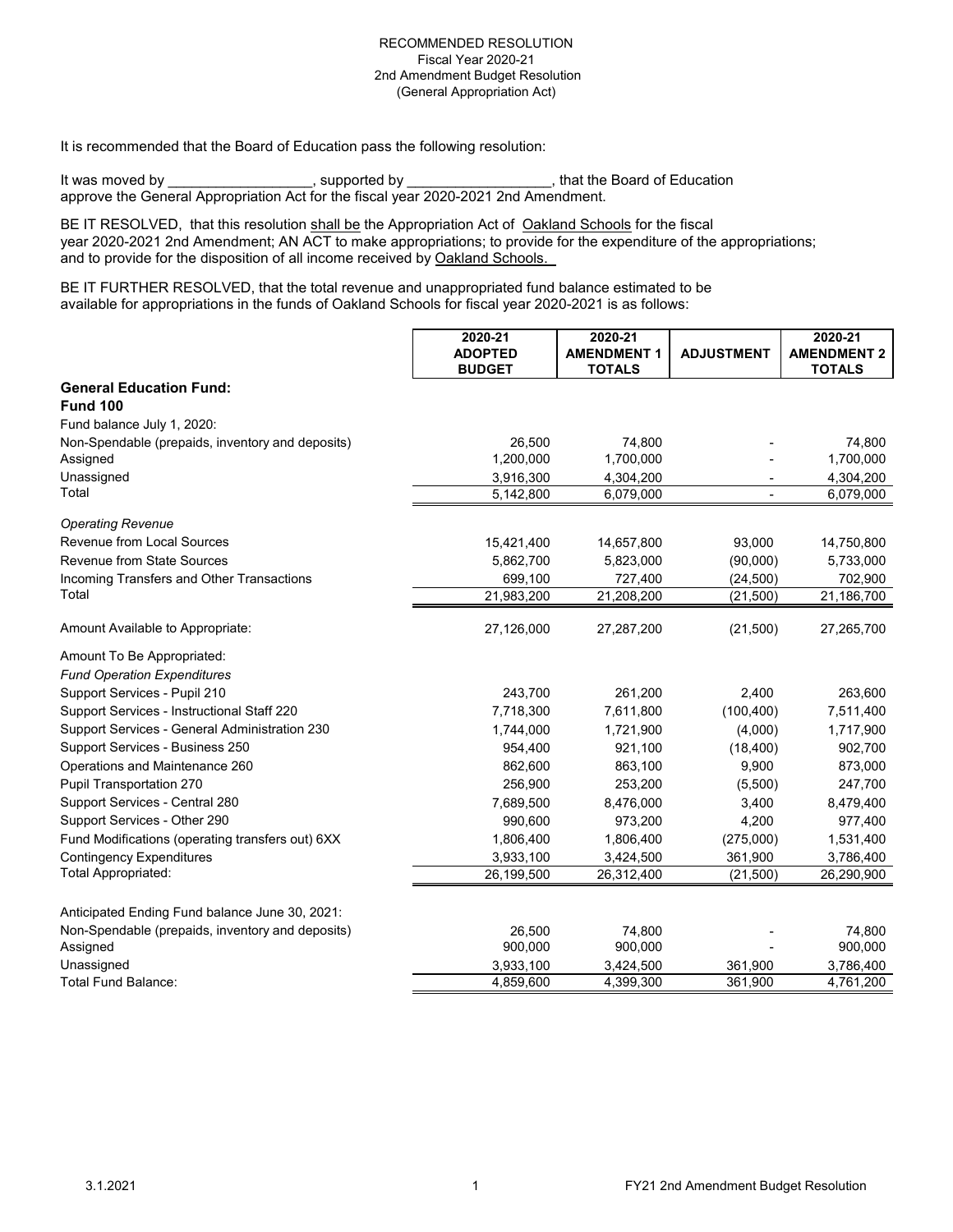|                                                                           | 2020-21<br><b>ADOPTED</b><br><b>BUDGET</b> | 2020-21<br><b>AMENDMENT 1</b><br><b>TOTALS</b> | <b>ADJUSTMENT</b>        | 2020-21<br><b>AMENDMENT 2</b><br><b>TOTALS</b> |
|---------------------------------------------------------------------------|--------------------------------------------|------------------------------------------------|--------------------------|------------------------------------------------|
| <b>General Education Grants &amp; Funded Projects:</b><br><b>Fund 105</b> |                                            |                                                |                          |                                                |
| Fund balance July 1, 2020:<br>Unassigned                                  |                                            | (315,000)                                      |                          | (315,000)                                      |
| Non-Spendable for prepaids, inventory and deposits<br>Total               | ÷,                                         | (315,000)                                      | ÷,                       | (315,000)                                      |
| <b>Operating Revenue</b>                                                  |                                            |                                                |                          |                                                |
| Revenue from Non-Educational Entity                                       | 1,304,900                                  | 1,845,200                                      | (104,900)                | 1,740,300                                      |
| <b>Revenue from State Sources</b>                                         | 25,050,400                                 | 28,933,200                                     | 1,410,200                | 30,343,400                                     |
| <b>Revenue from Federal Sources</b>                                       | 3,493,900                                  | 3,840,600                                      | 1,504,800                | 5,345,400                                      |
| Total Available to Appropriate:                                           | 29,849,200                                 | 34,304,000                                     | 2,810,100                | 37,114,100                                     |
| Amount To Be Appropriated:                                                |                                            |                                                |                          |                                                |
| <b>Fund Operation Expenditures</b>                                        |                                            |                                                |                          |                                                |
| Basic Programs - 110                                                      |                                            |                                                | 647,400                  | 647,400                                        |
| Added Needs 120                                                           | 626,700                                    | 73,700                                         | 387,500                  | 461,200                                        |
| Support Services-Pupil 210                                                |                                            | 781,100                                        | 157,000                  | 938,100                                        |
| Support Services - Instructional Staff 220                                | 461,700                                    | 9,124,800                                      | 805,000                  | 9,929,800                                      |
| Support Services - General Administration 230                             | 6,606,800                                  | 165,900                                        | 3,600                    | 169,500                                        |
| Support Services - School Administration 240                              | 143,900                                    | 7,000                                          |                          | 7,000                                          |
| Support Services - Business 250                                           | 16,100                                     | 51,400                                         | (1,100)                  | 50,300                                         |
| Operation and Maintenance 260                                             | 45,500                                     |                                                | 114,600                  | 114,600                                        |
| <b>Pupil Transportation Services 270</b>                                  | 149,200                                    | 1,707,900                                      | 201,800                  | 1,909,700                                      |
| Support Services - Central 280                                            | 981,800                                    | 323,800                                        | 169,500                  | 493,300                                        |
| Support Services - Other 290                                              | 480,600                                    |                                                |                          |                                                |
| <b>Community Services-Community Services Direction 310</b>                | 1,100                                      | 350,700                                        | 184,700                  | 535,400                                        |
| <b>Community Activities 330</b>                                           | 264,900                                    | 640,200                                        | (113,800)                | 526,400                                        |
| Custody and Care of Children 350                                          | 453,500                                    | 9,000                                          |                          | 9,000                                          |
| <b>Community Services - Welfare Activities 360</b>                        | 1,200                                      |                                                |                          |                                                |
| Community Services - Non-Public School Pupils 370                         | 22,300                                     |                                                |                          |                                                |
| Community Services - Other Community Services 390                         | 657,400                                    | 748,600                                        |                          | 748,600                                        |
| Payments to Other Public Schools 410                                      | 14,500,300                                 | 16,267,800                                     | (217, 200)               | 16,050,600                                     |
| Payments to Not for Profit Entities 440                                   | 4,002,700                                  | 4,248,100                                      | 181,100                  | 4,429,200                                      |
| Fund Modifications (operating transfers out) 6XX                          | 433,500                                    | 119,000                                        | 290,000                  | 409,000                                        |
| Total Appropriated:                                                       | 29,849,200                                 | 34,619,000                                     | 2,810,100                | 37,429,100                                     |
| Anticipated Ending Fund balance June 30, 2021:                            |                                            |                                                |                          |                                                |
| Unassigned                                                                |                                            | (315,000)                                      |                          | (315,000)                                      |
| Non-Spendable for prepaids, inventory and deposits                        |                                            |                                                |                          |                                                |
| Total Fund Balance:                                                       |                                            | (315,000)                                      | $\overline{\phantom{a}}$ | (315,000)                                      |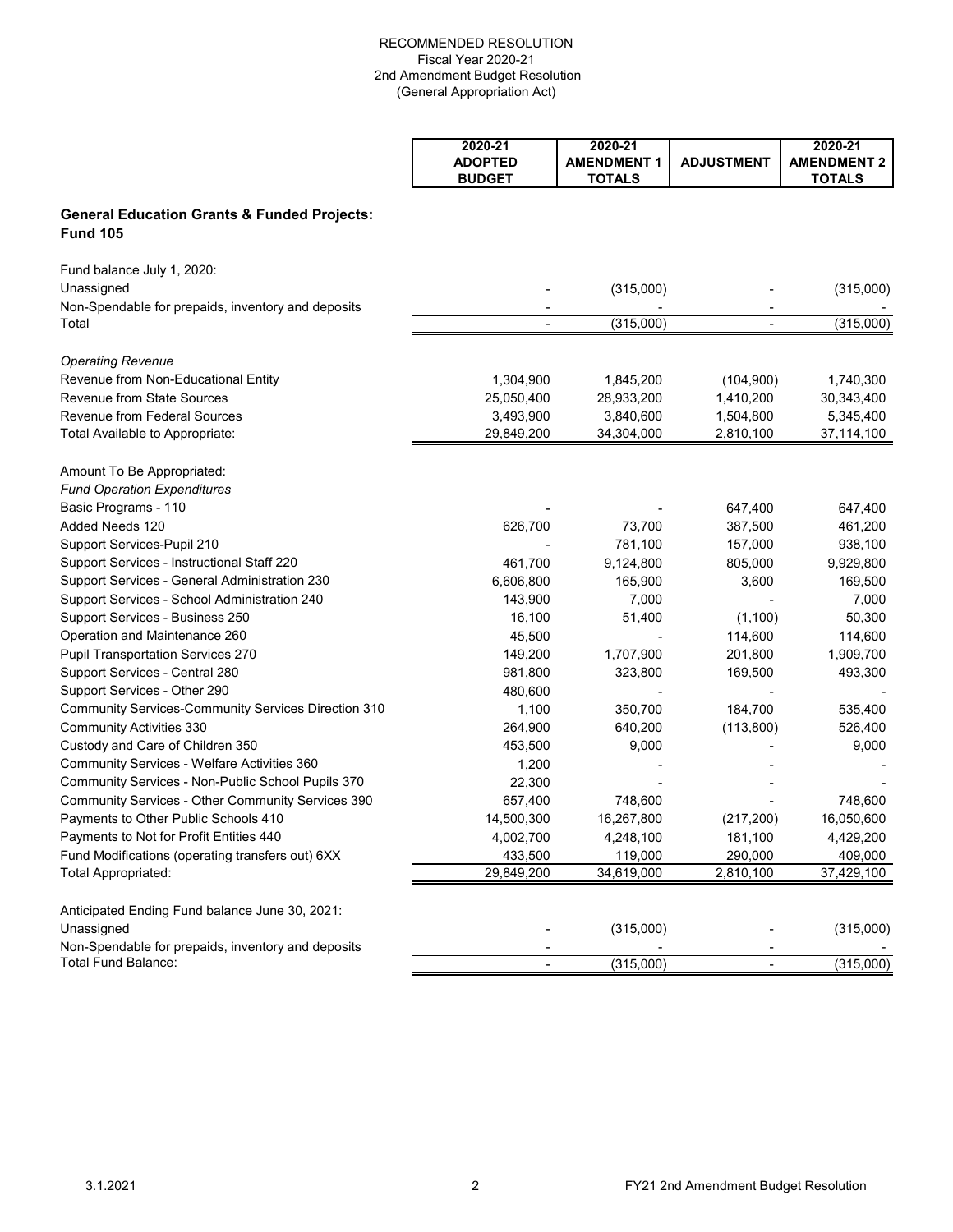|                                                             | 2020-21<br><b>ADOPTED</b><br><b>BUDGET</b> | 2020-21<br><b>AMENDMENT 1</b><br><b>TOTALS</b> | <b>ADJUSTMENT</b> | 2020-21<br><b>AMENDMENT 2</b><br><b>TOTALS</b> |
|-------------------------------------------------------------|--------------------------------------------|------------------------------------------------|-------------------|------------------------------------------------|
| <b>Special Education Fund:</b><br><b>Fund 200</b>           |                                            |                                                |                   |                                                |
| Fund balance July 1, 2020:                                  |                                            |                                                |                   |                                                |
| Non-Spendable (prepaids, inventory and deposits)            | 19,400                                     | 13,800                                         |                   | 13,800                                         |
| <b>Restricted Special Education</b>                         | 989,500                                    | 6,558,200                                      |                   | 6,558,200                                      |
| Restricted (SE center program facility renovation)<br>Total | 10,930,100<br>11,939,000                   | 10,981,200<br>17,553,200                       |                   | 10,981,200<br>17,553,200                       |
| <b>Operating Revenue</b>                                    |                                            |                                                |                   |                                                |
| <b>Revenue from Local Sources</b>                           | 153,278,900                                | 152,973,900                                    | (30,000)          | 152,943,900                                    |
| <b>Revenue from State Sources</b>                           | 6,843,900                                  | 6,866,500                                      | 27,900            | 6,894,400                                      |
| Incoming Transfers and Other Transactions                   | 194,400                                    | 194,400                                        |                   | 194,400                                        |
| Total                                                       | 160,317,200                                | 160,034,800                                    | (2, 100)          | 160,032,700                                    |
| Amount Available to Appropriate:                            | 172,256,200                                | 177,588,000                                    | (2, 100)          | 177,585,900                                    |
| Amount To Be Appropriated:                                  |                                            |                                                |                   |                                                |
| <b>Fund Operation Expenditures</b>                          |                                            |                                                |                   |                                                |
| Added Needs 120                                             | 2,410,000                                  | 2,410,000                                      | (100,000)         | 2,310,000                                      |
| Support Services - Pupil 210                                | 10,406,600                                 | 10,675,100                                     | 19,800            | 10,694,900                                     |
| Support Services - Instructional Staff 220                  | 3,199,700                                  | 3,161,400                                      | (94, 200)         | 3,067,200                                      |
| Support Services - General Administration 230               | 905,800                                    | 895,900                                        | (400)             | 895,500                                        |
| Support Services - Business 250                             | 1,226,100                                  | 1,204,800                                      | (1,900)           | 1,202,900                                      |
| Operations and Maintenance 260                              | 562,100                                    | 565,400                                        | (9,200)           | 556,200                                        |
| <b>Pupil Transportation 270</b>                             | 87,500                                     | 86,600                                         | (1,900)           | 84,700                                         |
| Support Services - Central 280                              | 4,284,500                                  | 4,273,300                                      | (76,900)          | 4,196,400                                      |
| Support Services - Other 290                                | 381,400                                    | 380,400                                        | (500)             | 379,900                                        |
| Payments to Other Public Schools 410                        | 136,624,500                                | 142,275,600                                    | 289,800           | 142,565,400                                    |
| Fund Modifications (operating transfers out) 6XX            | 211,100                                    | 211,100                                        |                   | 211,100                                        |
| <b>Contingency Expenditures</b>                             | 1,007,400                                  | 1,015,000                                      | (26, 700)         | 988,300                                        |
| Total Appropriated:                                         | 161,306,700                                | 167, 154, 600                                  | (2, 100)          | 167,152,500                                    |
| Anticipated Ending Fund balance June 30, 2021:              |                                            |                                                |                   |                                                |
| Non-Spendable (prepaids, inventory and deposits)            | 19,400                                     | 13,800                                         |                   | 13,800                                         |
| <b>Restricted Special Education</b>                         | 1,007,400                                  | 1,015,000                                      | (26, 700)         | 988,300                                        |
| Restricted (SE center program facility renovation)          | 10,930,100                                 | 10,419,600                                     |                   | 10,419,600                                     |
| Total Fund Balance:                                         | 11,956,900                                 | 11,448,400                                     | (26, 700)         | 11,421,700                                     |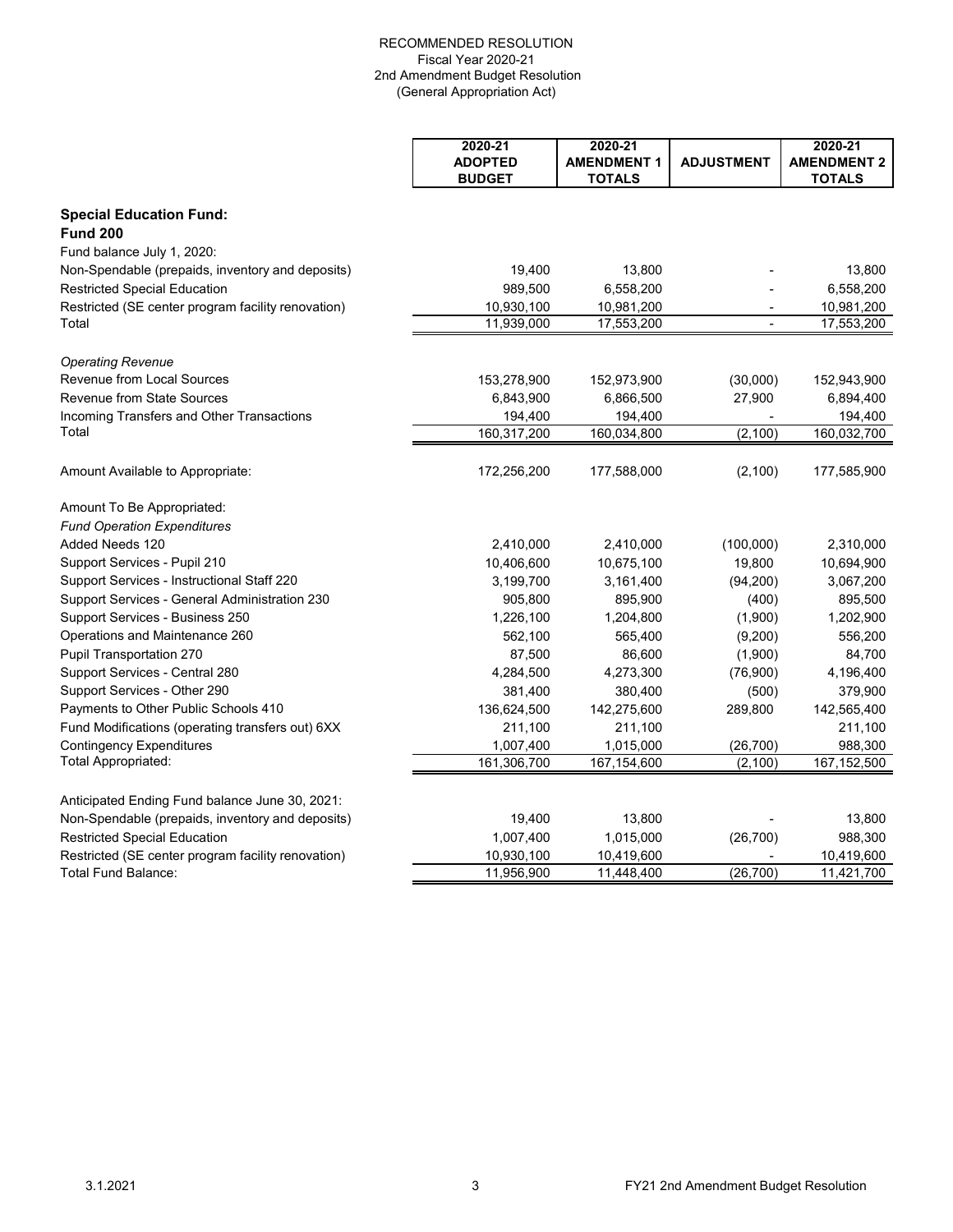|                                                                          | 2020-21<br><b>ADOPTED</b><br><b>BUDGET</b> | 2020-21<br><b>AMENDMENT 1</b><br><b>TOTALS</b> | <b>ADJUSTMENT</b> | 2020-21<br><b>AMENDMENT 2</b><br><b>TOTALS</b> |
|--------------------------------------------------------------------------|--------------------------------------------|------------------------------------------------|-------------------|------------------------------------------------|
| <b>Special Education Grants &amp; Funded Projects</b><br><b>Fund 205</b> |                                            |                                                |                   |                                                |
| Fund balance July 1, 2020:                                               |                                            |                                                |                   |                                                |
| Unassigned                                                               |                                            | (14,000)                                       |                   | (14,000)                                       |
| Non-Spendable for prepaids, inventory and deposits                       |                                            | 7,500                                          |                   | 7,500                                          |
| Total                                                                    | $\blacksquare$                             | (6,500)                                        | $\blacksquare$    | (6,500)                                        |
| <b>Operating Revenue</b>                                                 |                                            |                                                |                   |                                                |
| Revenue from Federal Sources                                             | 51,466,000                                 | 55,100,000                                     |                   | 55,100,000                                     |
| Total Available to Appropriate:                                          | 51,466,000                                 | 55,093,500                                     |                   | 55,093,500                                     |
| Amount To Be Appropriated:                                               |                                            |                                                |                   |                                                |
| <b>Fund Operation Expenditures</b>                                       |                                            |                                                |                   |                                                |
| Support Services - Pupil 210                                             | 2,259,000                                  | 1,701,400                                      | 77,100            | 1,778,500                                      |
| Support Services - Instructional Staff 220                               | 614,300                                    | 827,900                                        | (123, 400)        | 704,500                                        |
| Operations & Maintenance                                                 |                                            |                                                | 2,500             | 2,500                                          |
| Support Services - Central 280                                           | 965,900                                    | 1,027,700                                      | 30,800            | 1,058,500                                      |
| <b>Community Services-Community Activities 330</b>                       | 400                                        | 1,000                                          |                   | 1,000                                          |
| Community Services - Non-Public Schools Pupil 370                        | 34.600                                     | 35.400                                         |                   | 35.400                                         |
| Payments to Other Public Schools 410                                     | 47,336,800                                 | 51,219,100                                     | (3,500)           | 51,215,600                                     |
| Fund Modifications (operating transfers out) 6XX                         | 255,000                                    | 287,500                                        | 16,500            | 304,000                                        |
| Total Appropriated:                                                      | 51,466,000                                 | 55,100,000                                     |                   | 55,100,000                                     |
| Anticipated Ending Fund balance June 30, 2021:                           |                                            |                                                |                   |                                                |
| Unassigned                                                               |                                            | (14,000)                                       |                   | (14,000)                                       |
| Non-Spendable for prepaids, inventory and deposits                       |                                            | 7,500                                          |                   | 7,500                                          |
| Total Fund Balance:                                                      |                                            | (6,500)                                        |                   | (6,500)                                        |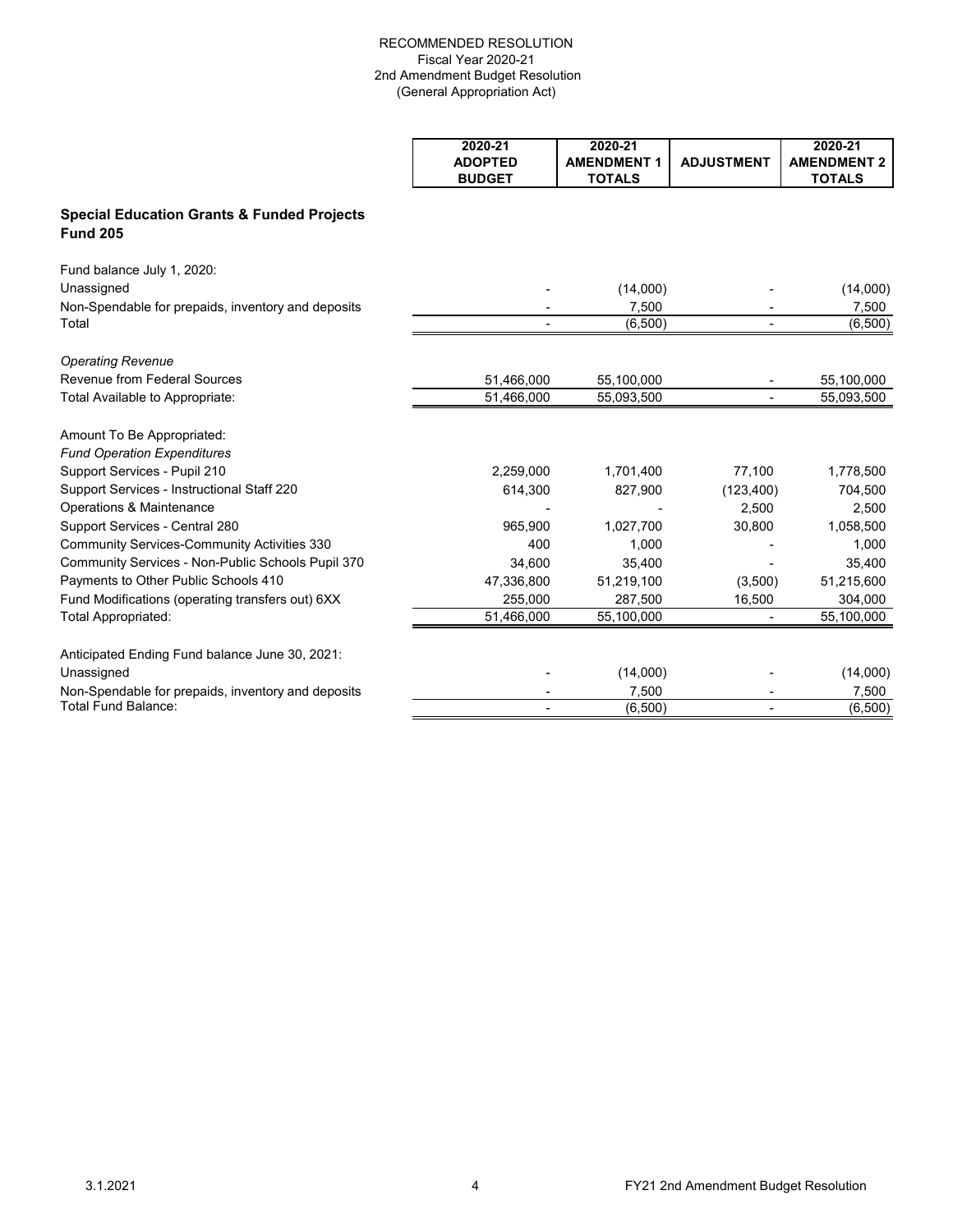|                                                    | 2020-21<br><b>ADOPTED</b> | 2020-21<br><b>AMENDMENT 1</b> | <b>ADJUSTMENT</b> | 2020-21<br><b>AMENDMENT 2</b> |
|----------------------------------------------------|---------------------------|-------------------------------|-------------------|-------------------------------|
|                                                    | <b>BUDGET</b>             | <b>TOTALS</b>                 |                   | <b>TOTALS</b>                 |
| <b>Career Focused Education Fund</b>               |                           |                               |                   |                               |
| <b>Fund 600</b>                                    |                           |                               |                   |                               |
| Fund balance July 1, 2020:                         |                           |                               |                   |                               |
| Non-Spendable for prepaids, inventory and deposits | 16,000                    | 25,200                        |                   | 25,200                        |
| <b>Restricted Career Focused Education</b>         | 5,276,900                 | 7,542,700                     | ÷,                | 7,542,700                     |
| Total                                              | 5,292,900                 | 7,567,900                     |                   | 7,567,900                     |
| <b>Operating Revenue</b>                           |                           |                               |                   |                               |
| <b>Revenue from Local Sources</b>                  | 38,183,800                | 37,783,600                    | (89, 300)         | 37,694,300                    |
| <b>Revenue from State Sources</b>                  | 5,208,100                 | 5,163,700                     | (24, 700)         | 5,139,000                     |
| Incoming Transfers and Other Transactions          | 123,600                   | 123,600                       |                   | 123,600                       |
| Total                                              | 43,515,500                | 43,070,900                    | (114,000)         | 42,956,900                    |
| Amount Available to Appropriate:                   | 48,808,400                | 50,638,800                    | (114,000)         | 50,524,800                    |
| Amount To Be Appropriated:                         |                           |                               |                   |                               |
| <b>Fund Operation Expenditures</b>                 |                           |                               |                   |                               |
| Added Needs 120                                    | 17,304,900                | 17,167,700                    | 523,300           | 17,691,000                    |
| Support Services - Pupil 210                       | 1,911,300                 | 1,896,300                     | 7,100             | 1,903,400                     |
| Support Services - Instructional Staff 220         | 3,345,600                 | 3,305,900                     | (508, 500)        | 2,797,400                     |
| Support Services - General Administration 230      | 942,400                   | 932,500                       | (400)             | 932,100                       |
| Support Services School Administration 240         | 2,565,900                 | 2,505,800                     | (34,900)          | 2,470,900                     |
| Support Services - Business 250                    | 1,454,600                 | 1,454,400                     | (4, 100)          | 1,450,300                     |
| Operations and Maintenance 260                     | 3,916,900                 | 4,140,900                     | (100, 500)        | 4,040,400                     |
| Pupil Transportation 270                           | 124,500                   | 124,500                       | 100               | 124,600                       |
| Support Services - Central 280                     | 5,757,500                 | 5,714,900                     | (105,900)         | 5,609,000                     |
| Support Services - Other 290                       | 218,400                   | 201,900                       | 4,900             | 206,800                       |
| Payments to Other Public Schools 410               | 3,088,000                 | 3,537,100                     |                   | 3,537,100                     |
| Fund Modifications (operating transfers out) 6XX   | 2,919,100                 | 4,319,100                     |                   | 4,319,100                     |
| <b>Contingency Expenditures</b>                    | 5,243,300                 | 5,312,600                     | 104,900           | 5,417,500                     |
| Total Appropriated:                                | 48,792,400                | 50,613,600                    | (114,000)         | 50,499,600                    |
| Anticipated Ending Fund balance June 30, 2021:     |                           |                               |                   |                               |
| Non-Spendable for prepaids, inventory and deposits | 16,000                    | 25,200                        |                   | 25,200                        |
| <b>Restricted Career Focused Education</b>         | 5,243,300                 | 5,312,600                     | 104,900           | 5,417,500                     |
| Total Fund Balance:                                | 5,259,300                 | 5,337,800                     | 104.900           | 5,442,700                     |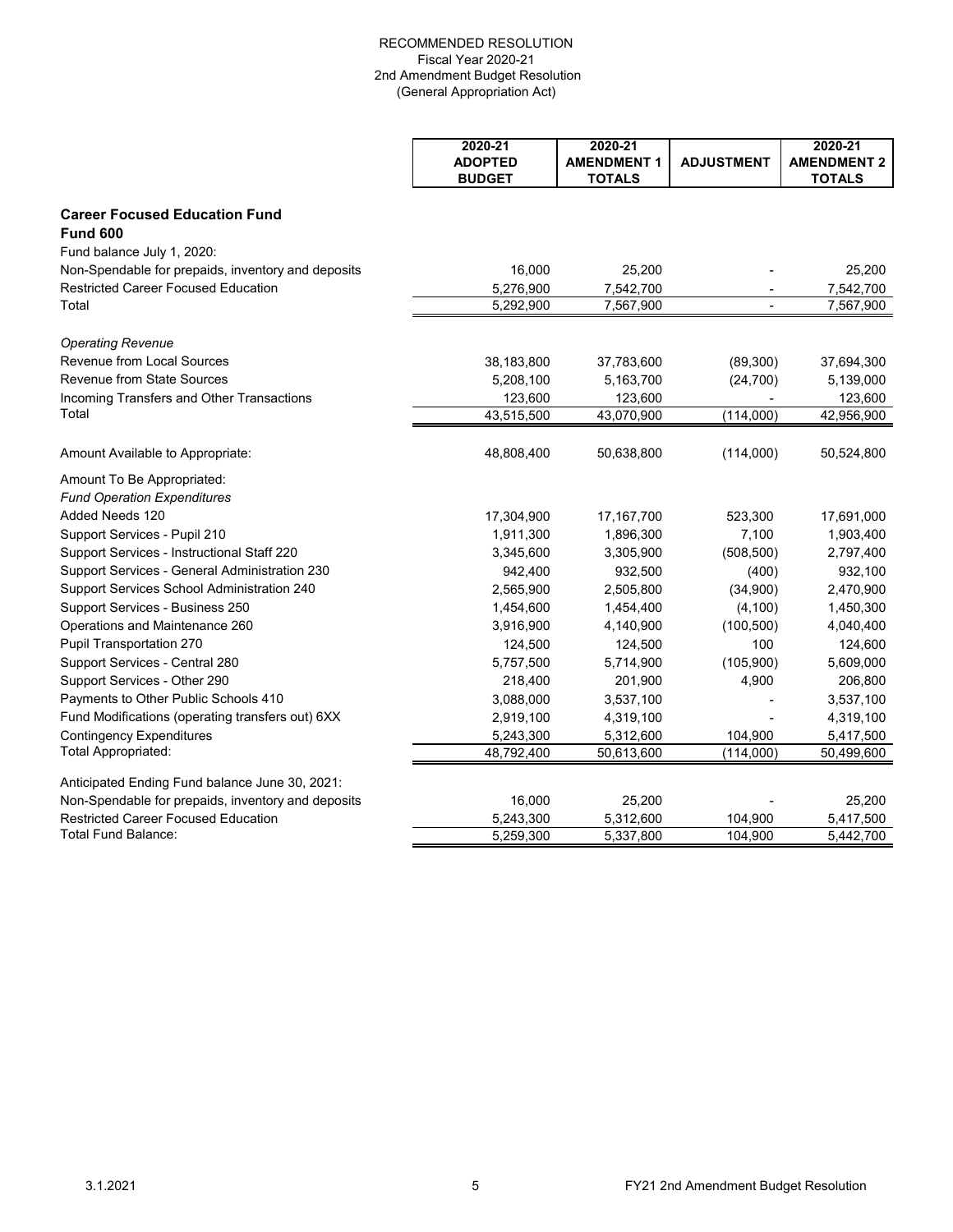| 2020-21        | 2020-21            |                   | 2020-21            |
|----------------|--------------------|-------------------|--------------------|
| <b>ADOPTED</b> | <b>AMENDMENT 1</b> | <b>ADJUSTMENT</b> | <b>AMENDMENT 2</b> |
| <b>BUDGET</b>  | <b>TOTALS</b>      |                   | <b>TOTALS</b>      |

# **Career Focused Education Grants & Funded Projects Fund 605**

| Fund balance July 1, 2020:<br>Unassigned<br>Non-Spendable for prepaids, inventory and deposits                     |           | (192,600)  |            | (192,600)  |
|--------------------------------------------------------------------------------------------------------------------|-----------|------------|------------|------------|
| Total                                                                                                              |           | (192,600)  |            | (192, 600) |
| <b>Operating Revenue</b>                                                                                           |           |            |            |            |
| Revenue from Non-Educational Entity                                                                                | 94,600    | 96,500     | 110,000    | 206,500    |
| Revenue from State Sources                                                                                         | 216,600   | 110,000    | 300,600    | 410,600    |
| <b>Revenue from Federal Sources</b>                                                                                | 1,407,300 | 1,700,600  | 67.300     | 1,767,900  |
| Total Available to Appropriate:                                                                                    | 1,718,500 | 1,714,500  | 477,900    | 2,192,400  |
| Amount To Be Appropriated:                                                                                         |           |            |            |            |
| <b>Fund Operation Expenditures</b>                                                                                 |           |            |            |            |
| Basic Program 110                                                                                                  | 9,100     |            |            |            |
| Added Needs 120                                                                                                    | 366,000   | 291,000    | 410,100    | 701,100    |
| Support Services-Pupil 210                                                                                         | 693,000   | 791,900    | 73,100     | 865,000    |
| Support Services - Instructional Staff 220                                                                         | 552,300   | 710,500    | (5,300)    | 705,200    |
| Pupil Transportation 270                                                                                           | 8,200     | 12,000     |            | 12,000     |
| Support Services-Central 280                                                                                       | 86,400    |            | 101,700    | 101,700    |
| Fund Modifications (operating transfers out) 6XX                                                                   | 3,500     | 101,700    | (101, 700) |            |
| Total Appropriated:                                                                                                | 1,718,500 | 1,907,100  | 477,900    | 2,385,000  |
| Anticipated Ending Fund balance June 30, 2021:<br>Unassigned<br>Non-Spendable for prepaids, inventory and deposits |           | (192,600)  |            | (192,600)  |
| Total                                                                                                              |           | (192, 600) |            | (192, 600) |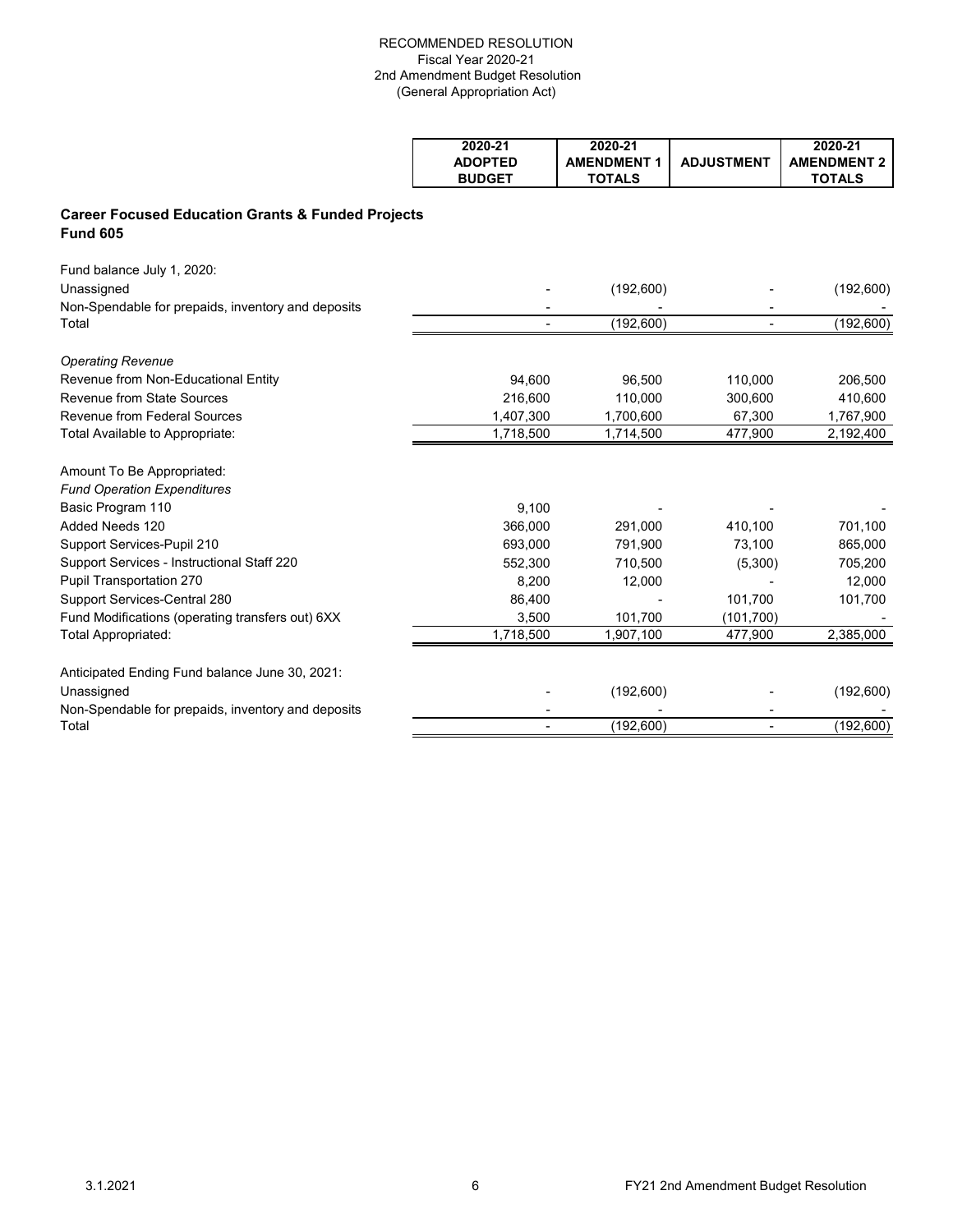|                                                    | 2020-21<br><b>ADOPTED</b> | 2020-21<br><b>AMENDMENT 1</b> | <b>ADJUSTMENT</b> | 2020-21<br><b>AMENDMENT 2</b> |
|----------------------------------------------------|---------------------------|-------------------------------|-------------------|-------------------------------|
|                                                    | <b>BUDGET</b>             | <b>TOTALS</b>                 |                   | <b>TOTALS</b>                 |
| <b>Shared Services &amp; Tuition Program Fund</b>  |                           |                               |                   |                               |
| <b>Fund 270</b>                                    |                           |                               |                   |                               |
| Fund balance July 1, 2020:                         |                           |                               |                   |                               |
| Non-Spendable for prepaids, inventory and deposits | 400                       | 400                           |                   | 400                           |
| Committed                                          | 3,174,800                 | 3,492,600                     |                   | 3,492,600                     |
| Total                                              | 3,175,200                 | 3,493,000                     | $\blacksquare$    | 3,493,000                     |
| <b>Operating Revenue</b>                           |                           |                               |                   |                               |
| Revenue from Local Sources                         | 14,381,000                | 14,305,300                    | 119,100           | 14,424,400                    |
| Revenue from State Sources                         | 1,159,600                 | 1,159,600                     | (151,900)         | 1,007,700                     |
| Incoming Transfers and Other Transactions          | 685,800                   | 685,800                       | (275,000)         | 410,800                       |
| Total:                                             | 16,226,400                | 16,150,700                    | (307, 800)        | 15,842,900                    |
| Amount Available For Appropriation:                | 19,401,600                | 19,643,700                    | (307, 800)        | 19,335,900                    |
| Amount To Be Appropriated :                        |                           |                               |                   |                               |
| <b>Fund Operation Expenditures</b>                 |                           |                               |                   |                               |
| Instruction - Elementary 111                       | 5,300                     | 5,300                         | (1, 100)          | 4,200                         |
| Instruction - Middle School 112                    | 1,035,000                 | 1,831,300                     | (60, 200)         | 1,771,100                     |
| Instruction - High School 113                      | 2,910,400                 | 2,387,300                     | (75,500)          | 2,311,800                     |
| Support Services - Pupil 210                       | 155,800                   | 46,300                        | 1,300             | 47,600                        |
| Support Services - General Administration 230      | 650,400                   | 484,800                       | (24, 200)         | 460,600                       |
| Support Services School Administration 240         | 787,700                   | 519,400                       | 1,200             | 520,600                       |
| Support Services - Business 250                    | 1,791,400                 | 1,429,400                     | (51, 400)         | 1,378,000                     |
| Support Services - Transportation 270              | 2,000                     |                               |                   |                               |
| Support Services - Central 280                     | 8,599,200                 | 8,999,700                     | (31, 300)         | 8,968,400                     |
| Fund Modifications (operating transfers out) 6XX   | 758,300                   | 733,800                       | 24,900            | 758,700                       |
| <b>Contingency Expenditures</b>                    | 2,705,700                 | 3,206,000                     | (91, 500)         | 3,114,500                     |
| Total Appropriated:                                | 19,401,200                | 19,643,300                    | (307, 800)        | 19,335,500                    |
| Anticipated Ending Fund balance June 30, 2021:     |                           |                               |                   |                               |
| Non-Spendable for prepaids, inventory and deposits | 400                       | 400                           |                   | 400                           |
| Committed                                          | 2,705,700                 | 3,206,000                     | (91, 500)         | 3,114,500                     |
| Total                                              | 2,706,100                 | 3,206,400                     | (91, 500)         | 3,114,500                     |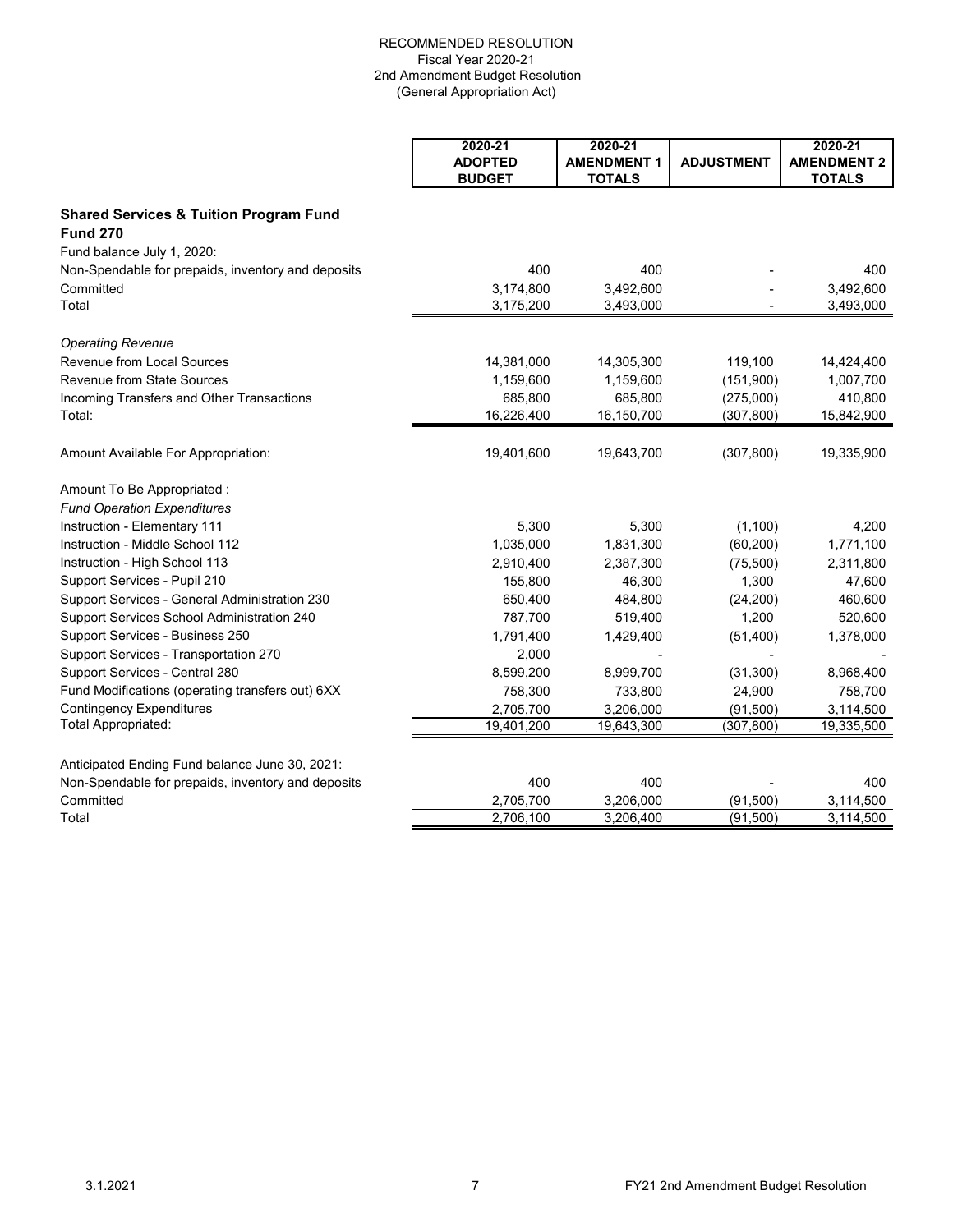| <b>Fund 271</b><br>Fund balance July 1, 2020:<br>Committed<br>9,498,700<br>9,990,300<br>9,990,300<br>87,000<br>723,500<br>87,000<br>1,661,600<br>1,661,600<br>1,661,600<br>$\overline{\phantom{a}}$<br>2,385,100<br>1,748,600<br>1,748,600<br>$\overline{\phantom{a}}$<br>11,883,800<br>11,738,900<br>11,738,900<br><b>Fund Operation Expenditures</b><br>Support Services - Instructional Staff 220<br>4,086,000<br>4,086,000<br>4,086,000<br>Support Services - Central 280<br>350,000<br>652,100<br>652,100<br><b>Contingency Expenditures</b><br>7,447,800<br>7,000,800<br>7,000,800<br>Total Appropriated:<br>11,883,800<br>11,738,900<br>11,738,900<br>7,447,800<br>7,000,800<br>7,000,800<br>Total Fund Balance:<br>7,447,800<br>7,000,800<br>7,000,800<br>Fund balance July 1, 2020:<br>13,006,000<br>(1,331,000)<br>12,906,500<br>11,575,500<br>47,900<br>47,900<br>(200)<br>47,700<br>515,000<br>515,000<br>26,500<br>541,500<br>$\overline{12}$ , 164, 700<br>13,568,900<br>13,469,400<br>(1, 304, 700)<br>13,568,900<br>13,469,400<br>(1,304,700)<br>12,164,700<br>Operations and Maintenance 260<br>31,900<br>32,400<br>3,000<br>35,400<br>Support Services - Central 280<br>652,400<br>650,400<br>(10, 300)<br>640,100<br>Payments to Other Public Schools 410<br>12,884,600<br>12,786,600<br>(1, 297, 400)<br>11,489,200<br>Total Appropriated:<br>13,568,900<br>13,469,400<br>(1,304,700)<br>12,164,700<br>Anticipated Ending Fund balance June 30, 2021: |                                                | 2020-21<br><b>ADOPTED</b><br><b>BUDGET</b> | 2020-21<br><b>AMENDMENT 1</b><br><b>TOTALS</b> | <b>ADJUSTMENT</b> | 2020-21<br><b>AMENDMENT 2</b><br><b>TOTALS</b> |
|---------------------------------------------------------------------------------------------------------------------------------------------------------------------------------------------------------------------------------------------------------------------------------------------------------------------------------------------------------------------------------------------------------------------------------------------------------------------------------------------------------------------------------------------------------------------------------------------------------------------------------------------------------------------------------------------------------------------------------------------------------------------------------------------------------------------------------------------------------------------------------------------------------------------------------------------------------------------------------------------------------------------------------------------------------------------------------------------------------------------------------------------------------------------------------------------------------------------------------------------------------------------------------------------------------------------------------------------------------------------------------------------------------------------------------------------------------------------------|------------------------------------------------|--------------------------------------------|------------------------------------------------|-------------------|------------------------------------------------|
|                                                                                                                                                                                                                                                                                                                                                                                                                                                                                                                                                                                                                                                                                                                                                                                                                                                                                                                                                                                                                                                                                                                                                                                                                                                                                                                                                                                                                                                                           | <b>ONE Cooperative Service Fund</b>            |                                            |                                                |                   |                                                |
|                                                                                                                                                                                                                                                                                                                                                                                                                                                                                                                                                                                                                                                                                                                                                                                                                                                                                                                                                                                                                                                                                                                                                                                                                                                                                                                                                                                                                                                                           |                                                |                                            |                                                |                   |                                                |
|                                                                                                                                                                                                                                                                                                                                                                                                                                                                                                                                                                                                                                                                                                                                                                                                                                                                                                                                                                                                                                                                                                                                                                                                                                                                                                                                                                                                                                                                           |                                                |                                            |                                                |                   |                                                |
|                                                                                                                                                                                                                                                                                                                                                                                                                                                                                                                                                                                                                                                                                                                                                                                                                                                                                                                                                                                                                                                                                                                                                                                                                                                                                                                                                                                                                                                                           |                                                |                                            |                                                |                   |                                                |
|                                                                                                                                                                                                                                                                                                                                                                                                                                                                                                                                                                                                                                                                                                                                                                                                                                                                                                                                                                                                                                                                                                                                                                                                                                                                                                                                                                                                                                                                           | <b>Operating Revenue</b>                       |                                            |                                                |                   |                                                |
|                                                                                                                                                                                                                                                                                                                                                                                                                                                                                                                                                                                                                                                                                                                                                                                                                                                                                                                                                                                                                                                                                                                                                                                                                                                                                                                                                                                                                                                                           | <b>Revenue from Local Sources</b>              |                                            |                                                |                   |                                                |
|                                                                                                                                                                                                                                                                                                                                                                                                                                                                                                                                                                                                                                                                                                                                                                                                                                                                                                                                                                                                                                                                                                                                                                                                                                                                                                                                                                                                                                                                           | Incoming Transfers and Other Transactions      |                                            |                                                |                   |                                                |
|                                                                                                                                                                                                                                                                                                                                                                                                                                                                                                                                                                                                                                                                                                                                                                                                                                                                                                                                                                                                                                                                                                                                                                                                                                                                                                                                                                                                                                                                           | Total:                                         |                                            |                                                |                   |                                                |
|                                                                                                                                                                                                                                                                                                                                                                                                                                                                                                                                                                                                                                                                                                                                                                                                                                                                                                                                                                                                                                                                                                                                                                                                                                                                                                                                                                                                                                                                           | Amount Available For Appropriation:            |                                            |                                                |                   |                                                |
|                                                                                                                                                                                                                                                                                                                                                                                                                                                                                                                                                                                                                                                                                                                                                                                                                                                                                                                                                                                                                                                                                                                                                                                                                                                                                                                                                                                                                                                                           | Amount To Be Appropriated :                    |                                            |                                                |                   |                                                |
|                                                                                                                                                                                                                                                                                                                                                                                                                                                                                                                                                                                                                                                                                                                                                                                                                                                                                                                                                                                                                                                                                                                                                                                                                                                                                                                                                                                                                                                                           |                                                |                                            |                                                |                   |                                                |
|                                                                                                                                                                                                                                                                                                                                                                                                                                                                                                                                                                                                                                                                                                                                                                                                                                                                                                                                                                                                                                                                                                                                                                                                                                                                                                                                                                                                                                                                           |                                                |                                            |                                                |                   |                                                |
|                                                                                                                                                                                                                                                                                                                                                                                                                                                                                                                                                                                                                                                                                                                                                                                                                                                                                                                                                                                                                                                                                                                                                                                                                                                                                                                                                                                                                                                                           |                                                |                                            |                                                |                   |                                                |
|                                                                                                                                                                                                                                                                                                                                                                                                                                                                                                                                                                                                                                                                                                                                                                                                                                                                                                                                                                                                                                                                                                                                                                                                                                                                                                                                                                                                                                                                           |                                                |                                            |                                                |                   |                                                |
|                                                                                                                                                                                                                                                                                                                                                                                                                                                                                                                                                                                                                                                                                                                                                                                                                                                                                                                                                                                                                                                                                                                                                                                                                                                                                                                                                                                                                                                                           |                                                |                                            |                                                |                   |                                                |
|                                                                                                                                                                                                                                                                                                                                                                                                                                                                                                                                                                                                                                                                                                                                                                                                                                                                                                                                                                                                                                                                                                                                                                                                                                                                                                                                                                                                                                                                           | Anticipated Ending Fund balance June 30, 2021: |                                            |                                                |                   |                                                |
|                                                                                                                                                                                                                                                                                                                                                                                                                                                                                                                                                                                                                                                                                                                                                                                                                                                                                                                                                                                                                                                                                                                                                                                                                                                                                                                                                                                                                                                                           | Committed                                      |                                            |                                                |                   |                                                |
|                                                                                                                                                                                                                                                                                                                                                                                                                                                                                                                                                                                                                                                                                                                                                                                                                                                                                                                                                                                                                                                                                                                                                                                                                                                                                                                                                                                                                                                                           |                                                |                                            |                                                |                   |                                                |
|                                                                                                                                                                                                                                                                                                                                                                                                                                                                                                                                                                                                                                                                                                                                                                                                                                                                                                                                                                                                                                                                                                                                                                                                                                                                                                                                                                                                                                                                           | <b>Medicaid Fund</b><br><b>Fund 273</b>        |                                            |                                                |                   |                                                |
|                                                                                                                                                                                                                                                                                                                                                                                                                                                                                                                                                                                                                                                                                                                                                                                                                                                                                                                                                                                                                                                                                                                                                                                                                                                                                                                                                                                                                                                                           | Committed                                      |                                            |                                                |                   |                                                |
|                                                                                                                                                                                                                                                                                                                                                                                                                                                                                                                                                                                                                                                                                                                                                                                                                                                                                                                                                                                                                                                                                                                                                                                                                                                                                                                                                                                                                                                                           | <b>Operating Revenue</b>                       |                                            |                                                |                   |                                                |
|                                                                                                                                                                                                                                                                                                                                                                                                                                                                                                                                                                                                                                                                                                                                                                                                                                                                                                                                                                                                                                                                                                                                                                                                                                                                                                                                                                                                                                                                           | Revenue from Local Sources                     |                                            |                                                |                   |                                                |
|                                                                                                                                                                                                                                                                                                                                                                                                                                                                                                                                                                                                                                                                                                                                                                                                                                                                                                                                                                                                                                                                                                                                                                                                                                                                                                                                                                                                                                                                           | <b>Revenue from State Sources</b>              |                                            |                                                |                   |                                                |
|                                                                                                                                                                                                                                                                                                                                                                                                                                                                                                                                                                                                                                                                                                                                                                                                                                                                                                                                                                                                                                                                                                                                                                                                                                                                                                                                                                                                                                                                           | Revenue from Federal Sources                   |                                            |                                                |                   |                                                |
|                                                                                                                                                                                                                                                                                                                                                                                                                                                                                                                                                                                                                                                                                                                                                                                                                                                                                                                                                                                                                                                                                                                                                                                                                                                                                                                                                                                                                                                                           | Total:                                         |                                            |                                                |                   |                                                |
|                                                                                                                                                                                                                                                                                                                                                                                                                                                                                                                                                                                                                                                                                                                                                                                                                                                                                                                                                                                                                                                                                                                                                                                                                                                                                                                                                                                                                                                                           | Amount Available For Appropriation:            |                                            |                                                |                   |                                                |
|                                                                                                                                                                                                                                                                                                                                                                                                                                                                                                                                                                                                                                                                                                                                                                                                                                                                                                                                                                                                                                                                                                                                                                                                                                                                                                                                                                                                                                                                           | Amount To Be Appropriated :                    |                                            |                                                |                   |                                                |
|                                                                                                                                                                                                                                                                                                                                                                                                                                                                                                                                                                                                                                                                                                                                                                                                                                                                                                                                                                                                                                                                                                                                                                                                                                                                                                                                                                                                                                                                           | <b>Fund Operation Expenditures</b>             |                                            |                                                |                   |                                                |
|                                                                                                                                                                                                                                                                                                                                                                                                                                                                                                                                                                                                                                                                                                                                                                                                                                                                                                                                                                                                                                                                                                                                                                                                                                                                                                                                                                                                                                                                           |                                                |                                            |                                                |                   |                                                |
|                                                                                                                                                                                                                                                                                                                                                                                                                                                                                                                                                                                                                                                                                                                                                                                                                                                                                                                                                                                                                                                                                                                                                                                                                                                                                                                                                                                                                                                                           |                                                |                                            |                                                |                   |                                                |
|                                                                                                                                                                                                                                                                                                                                                                                                                                                                                                                                                                                                                                                                                                                                                                                                                                                                                                                                                                                                                                                                                                                                                                                                                                                                                                                                                                                                                                                                           |                                                |                                            |                                                |                   |                                                |
|                                                                                                                                                                                                                                                                                                                                                                                                                                                                                                                                                                                                                                                                                                                                                                                                                                                                                                                                                                                                                                                                                                                                                                                                                                                                                                                                                                                                                                                                           |                                                |                                            |                                                |                   |                                                |
|                                                                                                                                                                                                                                                                                                                                                                                                                                                                                                                                                                                                                                                                                                                                                                                                                                                                                                                                                                                                                                                                                                                                                                                                                                                                                                                                                                                                                                                                           |                                                |                                            |                                                |                   |                                                |
|                                                                                                                                                                                                                                                                                                                                                                                                                                                                                                                                                                                                                                                                                                                                                                                                                                                                                                                                                                                                                                                                                                                                                                                                                                                                                                                                                                                                                                                                           | Committed                                      |                                            |                                                |                   |                                                |
|                                                                                                                                                                                                                                                                                                                                                                                                                                                                                                                                                                                                                                                                                                                                                                                                                                                                                                                                                                                                                                                                                                                                                                                                                                                                                                                                                                                                                                                                           | Total Fund Balance:                            |                                            |                                                |                   |                                                |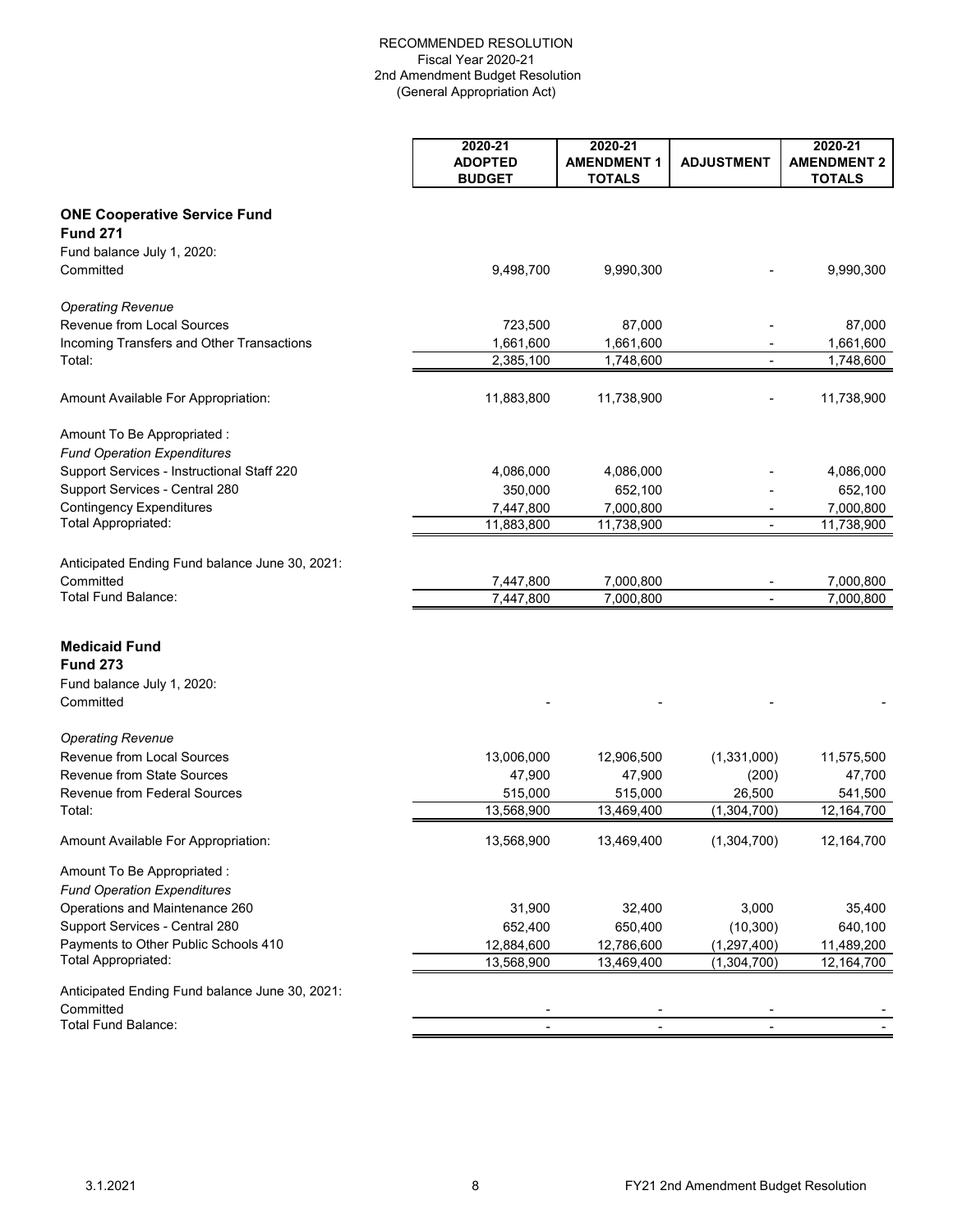|                                                       | 2020-21<br><b>ADOPTED</b><br><b>BUDGET</b> | 2020-21<br><b>AMENDMENT 1</b><br><b>TOTALS</b> | <b>ADJUSTMENT</b>        | 2020-21<br><b>AMENDMENT 2</b><br><b>TOTALS</b> |
|-------------------------------------------------------|--------------------------------------------|------------------------------------------------|--------------------------|------------------------------------------------|
|                                                       |                                            |                                                |                          |                                                |
| <b>HR/Finance Consortium</b><br><b>Fund 277</b>       |                                            |                                                |                          |                                                |
| Fund balance July 1, 2020:                            |                                            |                                                |                          |                                                |
| Committed                                             | 438,800                                    | 656,500                                        |                          | 656,500                                        |
| Non-Spendable for prepaids, inventory and deposits    |                                            |                                                |                          |                                                |
| Total                                                 | 438,800                                    | 656,500                                        |                          | 656,500                                        |
| <b>Operating Revenue</b>                              |                                            |                                                |                          |                                                |
| Revenue from Local Sources                            | 1,077,400                                  | 1,055,500                                      |                          | 1,055,500                                      |
| <b>Revenue from State Sources</b>                     | 84,300                                     | 84,300                                         | (10, 400)                | 73,900                                         |
| Incoming Transfers and Other Transactions             | 50,000                                     | 50,000                                         |                          | 50,000                                         |
| Total:                                                | 1,211,700                                  | 1,189,800                                      | (10, 400)                | 1,179,400                                      |
| Amount Available For Appropriation:                   | 1,650,500                                  | 1,846,300                                      | (10, 400)                | 1,835,900                                      |
| Amount To Be Appropriated :                           |                                            |                                                |                          |                                                |
| <b>Fund Operation Expenditures</b>                    |                                            |                                                |                          |                                                |
| Support Services - Central 280                        | 1,073,100                                  | 1,014,500                                      | (11, 300)                | 1,003,200                                      |
| Fund Modification - Other Operating Transfers Out 6XX | 350,000                                    | 353,400                                        |                          | 353,400                                        |
| <b>Contingency Expenditures</b>                       | 227,400                                    | 478,400                                        | 900                      | 479,300                                        |
| Total Appropriated:                                   | 1,650,500                                  | 1,846,300                                      | (10, 400)                | 1,835,900                                      |
| Anticipated Ending Fund balance June 30, 2021:        |                                            |                                                |                          |                                                |
| Committed                                             | 227,400                                    | 478,400                                        | 900                      | 479,300                                        |
| Non-Spendable for prepaids, inventory and deposits    |                                            |                                                |                          |                                                |
| Total                                                 | 227,400                                    | 478,400                                        | 900                      | 479,300                                        |
| <b>School Activities Fund</b>                         |                                            |                                                |                          |                                                |
| <b>Fund 290</b>                                       |                                            |                                                |                          |                                                |
| Fund balance July 1, 2020:                            |                                            |                                                |                          |                                                |
| Committed                                             | 270,800                                    | 298,200                                        |                          | 298,200                                        |
| Total                                                 | 270,800                                    | 298,200                                        |                          | 298,200                                        |
| <b>Operating Revenue</b>                              |                                            |                                                |                          |                                                |
| Revenue from Local Sources                            | 180,000                                    | 180,000                                        |                          | 180,000                                        |
| Total:                                                | 180,000                                    | 180,000                                        |                          | 180,000                                        |
| Amount Available For Appropriation:                   | 450,800                                    | 478,200                                        |                          | 478,200                                        |
| Amount To Be Appropriated :                           |                                            |                                                |                          |                                                |
| <b>Fund Operation Expenditures</b>                    |                                            |                                                |                          |                                                |
| Other School Activity Expenditures 296                | 180,000                                    | 180,000                                        |                          | 180,000                                        |
| Total Appropriated:                                   | 180,000                                    | 180,000                                        | $\overline{\phantom{a}}$ | 180,000                                        |
| Anticipated Ending Fund balance June 30, 2021:        |                                            |                                                |                          |                                                |
| Committed                                             | 270,800                                    | 298,200                                        |                          | 298,200                                        |
| Total                                                 | 270,800                                    | 298,200                                        | $\blacksquare$           | 298,200                                        |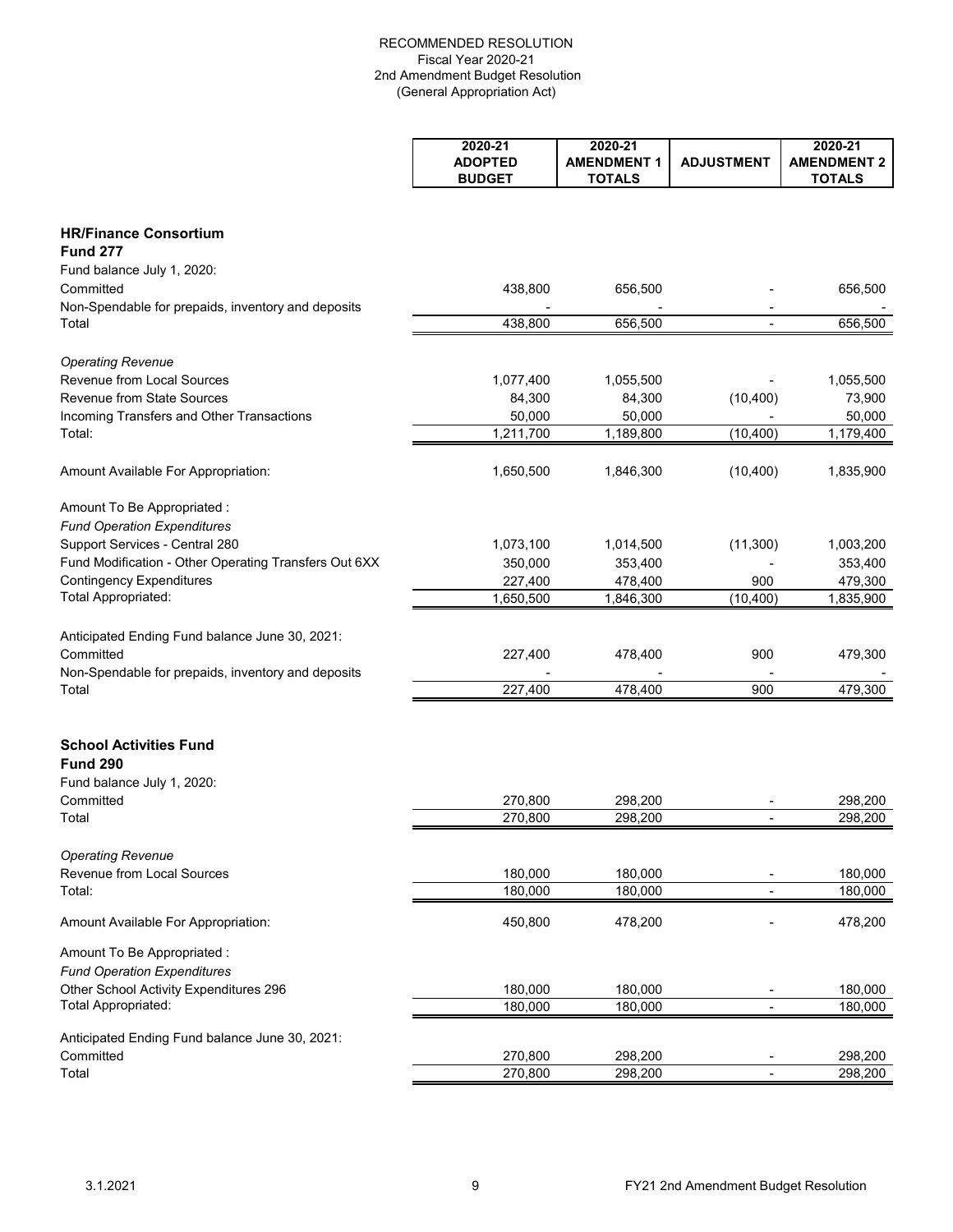|                                                             | 2020-21<br><b>ADOPTED</b> | 2020-21<br><b>AMENDMENT 1</b> | <b>ADJUSTMENT</b>        | 2020-21<br><b>AMENDMENT 2</b> |
|-------------------------------------------------------------|---------------------------|-------------------------------|--------------------------|-------------------------------|
|                                                             | <b>BUDGET</b>             | <b>TOTALS</b>                 |                          | <b>TOTALS</b>                 |
| Debt Service Fund - 2016 Refunding Bonds<br><b>Fund 311</b> |                           |                               |                          |                               |
| Fund balance July 1, 2020:                                  |                           |                               |                          |                               |
| Restricted                                                  | 3,626,100                 | 3,645,400                     |                          | 3,645,400                     |
| <b>Operating Revenue</b>                                    |                           |                               |                          |                               |
| Revenue from Local Sources                                  | 60,000                    | 45,000                        |                          | 45,000                        |
| Incoming Transfers and Other Transactions                   | 1,400,000                 | 1,400,000                     | 1,400,000                | 2,800,000                     |
| Total:                                                      | 1,460,000                 | 1,445,000                     | 1,400,000                | 2,845,000                     |
| Amount Available For Appropriation:                         | 5,086,100                 | 5,090,400                     | 1,400,000                | 6,490,400                     |
| Amount To Be Appropriated:                                  |                           |                               |                          |                               |
| <b>Fund Operation Expenditures</b>                          |                           |                               |                          |                               |
| Debt Service - Long Term 511                                | 2,093,200                 | 2,093,200                     |                          | 2,093,200                     |
| <b>Contingency Expenditures</b>                             | 2,992,900                 | 2,997,200                     | 1,400,000                | 4,397,200                     |
| Total Appropriated:                                         | 5,086,100                 | 5,090,400                     | 1,400,000                | 6,490,400                     |
| Anticipated Ending Fund balance June 30, 2021:              |                           |                               |                          |                               |
| Restricted                                                  | 2,992,900                 | 2,997,200                     | 1,400,000                | 4,397,200                     |
| Total Fund Balance:                                         | 2,992,900                 | 2,997,200                     | 1,400,000                | 4,397,200                     |
| Debt Service Fund - QSCB Defeasement Fund                   |                           |                               |                          |                               |
| <b>Fund 313</b>                                             |                           |                               |                          |                               |
| Fund balance July 1, 2020:                                  |                           |                               |                          |                               |
| Restricted                                                  | 3,627,900                 | 3,642,800                     |                          | 3,642,800                     |
| <b>Operating Revenue</b>                                    |                           |                               |                          |                               |
| <b>Revenue from Local Sources</b>                           | 50,000                    | 5,000                         |                          | 5,000                         |
| Total:                                                      | 50,000                    | 5,000                         | $\overline{\phantom{a}}$ | 5,000                         |
| Amount Available For Appropriation:                         | 3,677,900                 | 3,647,800                     |                          | 3,647,800                     |
| Amount To Be Appropriated:                                  |                           |                               |                          |                               |
| <b>Fund Operation Expenditures</b>                          |                           |                               |                          |                               |
| Debt Service - Long Term 511                                | 2,500                     | 2,500                         |                          | 2,500                         |
| Fund Modifications (operating transfers out) 6XX            | 800,000                   | 800,000                       |                          | 800,000                       |
| <b>Contingency Expenditures</b>                             | 2,875,400                 | 2,845,300                     |                          | 2,845,300                     |
| Total Appropriated:                                         | 3,677,900                 | 3,647,800                     | ٠                        | 3,647,800                     |
| Anticipated Ending Fund balance June 30, 2021:              |                           |                               |                          |                               |
| Restricted                                                  | 2,875,400                 | 2,845,300                     |                          | 2,845,300                     |
| <b>Total Fund Balance:</b>                                  | 2,875,400                 | 2,845,300                     |                          | 2,845,300                     |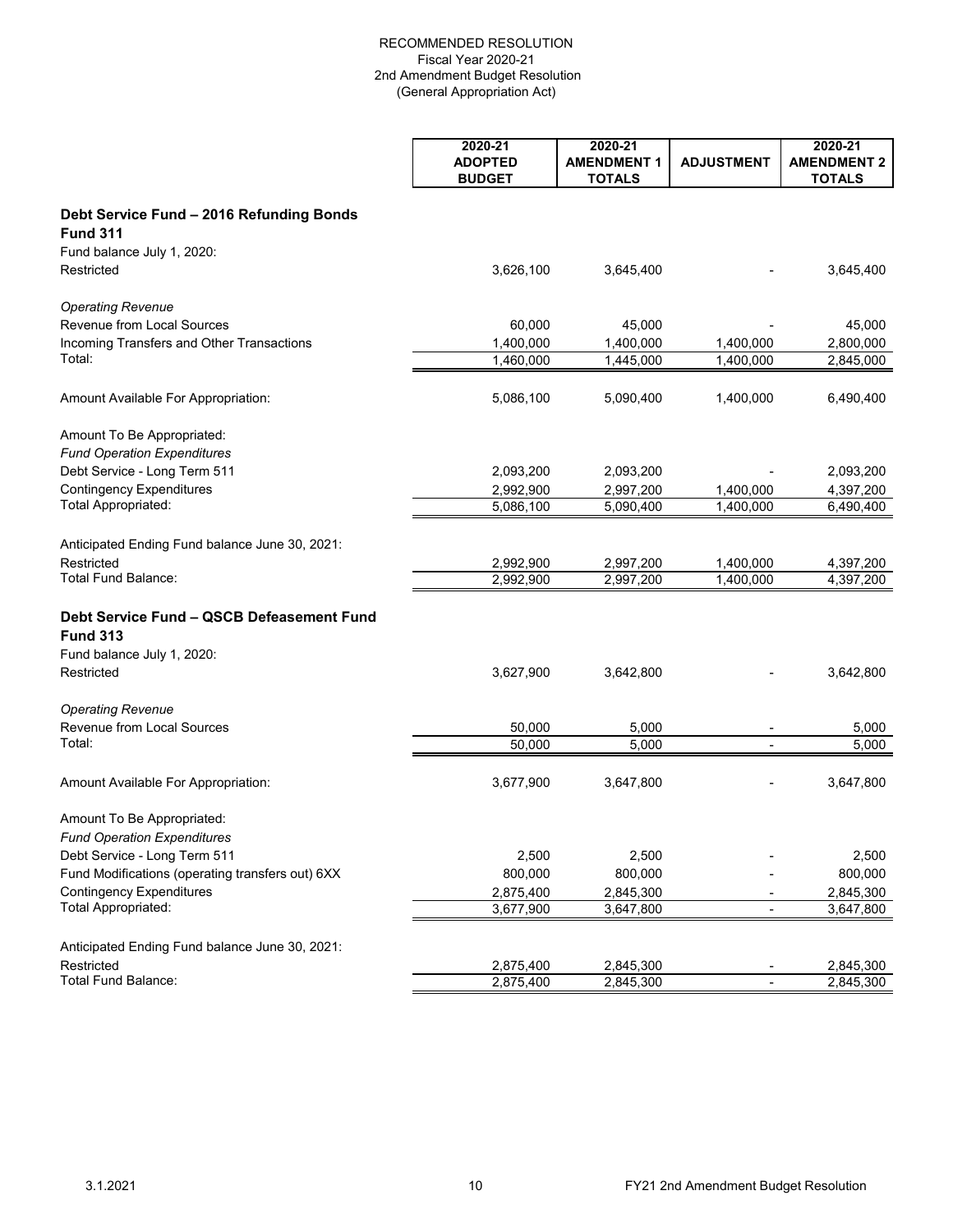|                                                                                                                                                                                           | 2020-21<br><b>ADOPTED</b><br><b>BUDGET</b> | 2020-21<br><b>AMENDMENT 1</b><br><b>TOTALS</b> | <b>ADJUSTMENT</b> | 2020-21<br><b>AMENDMENT 2</b><br><b>TOTALS</b> |
|-------------------------------------------------------------------------------------------------------------------------------------------------------------------------------------------|--------------------------------------------|------------------------------------------------|-------------------|------------------------------------------------|
| Debt Service Fund - QSCB Construction Reserve Fund                                                                                                                                        |                                            |                                                |                   |                                                |
| <b>Fund 314</b>                                                                                                                                                                           |                                            |                                                |                   |                                                |
| Fund balance July 1, 2020:                                                                                                                                                                |                                            |                                                |                   |                                                |
| Restricted                                                                                                                                                                                | 8,837,400                                  | 9,783,600                                      |                   | 9,783,600                                      |
| <b>Operating Revenue</b>                                                                                                                                                                  |                                            |                                                |                   |                                                |
| Revenue from Federal Sources                                                                                                                                                              | 750,000                                    | 750,000                                        | 10,200            | 760,200                                        |
| Incoming Transfers and Other Transactions                                                                                                                                                 | 801,000                                    | 801,000                                        |                   | 801,000                                        |
| Total:                                                                                                                                                                                    | 1,551,000                                  | 1,551,000                                      | 10,200            | 1,561,200                                      |
| Amount Available For Appropriation:                                                                                                                                                       | 10,388,400                                 | 11,334,600                                     | 10,200            | 11,344,800                                     |
| Amount To Be Appropriated:                                                                                                                                                                |                                            |                                                |                   |                                                |
| <b>Fund Operation Expenditures</b>                                                                                                                                                        |                                            |                                                |                   |                                                |
| Debt Service - Long Term 511                                                                                                                                                              | 927,500                                    | 927,500                                        |                   | 927,500                                        |
| <b>Contingency Expenditures</b>                                                                                                                                                           | 9,460,900                                  | 10,407,100                                     | 10,200            | 10,417,300                                     |
| Total Appropriated:                                                                                                                                                                       | 10,388,400                                 | 11,334,600                                     | 10,200            | 11,344,800                                     |
| Anticipated Ending Fund balance June 30, 2021:                                                                                                                                            |                                            |                                                |                   |                                                |
| Restricted                                                                                                                                                                                | 9,460,900                                  | 10,407,100                                     | 10,200            | 10,417,300                                     |
| Total Fund Balance:                                                                                                                                                                       | 9,460,900                                  | 10,407,100                                     | 10,200            | 10,417,300                                     |
| <b>Career Focused Education Campus Renovations</b><br><b>Capital Projects Fund</b><br><b>Fund 404</b><br>Fund balance July 1, 2020:<br>Non-Spendable for prepaids, inventory and deposits | 18,800                                     | 9,400                                          |                   | 9,400                                          |
| Committed                                                                                                                                                                                 | 6,411,500                                  | 7,740,100                                      |                   | 7,740,100                                      |
| Total                                                                                                                                                                                     | 6,430,300                                  | 7,749,500                                      |                   | 7,749,500                                      |
| <b>Operating Revenue</b>                                                                                                                                                                  |                                            |                                                |                   |                                                |
| <b>Revenue from Local Sources</b>                                                                                                                                                         | 90,000                                     | 8,000                                          |                   | 8,000                                          |
| Incoming Transfers and Other Transactions                                                                                                                                                 | 1,500,000                                  | 1,500,000                                      |                   | 1,500,000                                      |
| Total:                                                                                                                                                                                    | 1,590,000                                  | 1,508,000                                      |                   | 1,508,000                                      |
| Amount Available For Appropriation:                                                                                                                                                       | 8,020,300                                  | 9,257,500                                      |                   | 9,257,500                                      |
| Amount To Be Appropriated:<br><b>Fund Operation Expenditures</b>                                                                                                                          |                                            |                                                |                   |                                                |
| Support Services - Central 280                                                                                                                                                            | 10,000                                     | 10,000                                         |                   | 10,000                                         |
| Facilities Acquisition 450                                                                                                                                                                | 2,725,500                                  | 3,572,700                                      |                   | 3,572,700                                      |
| <b>Contingency Expenditures</b>                                                                                                                                                           | 5,266,000                                  | 5,665,400                                      |                   | 5,665,400                                      |
| Total Appropriated:                                                                                                                                                                       | 8,001,500                                  | 9,248,100                                      |                   | 9,248,100                                      |
| Anticipated Ending Fund balance June 30, 2021:                                                                                                                                            |                                            |                                                |                   |                                                |
| Non-Spendable for prepaids, inventory and deposits                                                                                                                                        | 18,800                                     | 9,400                                          |                   | 9,400                                          |
| Committed                                                                                                                                                                                 | 5,266,000                                  | 5,665,400                                      |                   | 5,665,400                                      |
| Total Fund Balance:                                                                                                                                                                       | 5,284,800                                  | 5,674,800                                      |                   | 5,674,800                                      |
|                                                                                                                                                                                           |                                            |                                                |                   |                                                |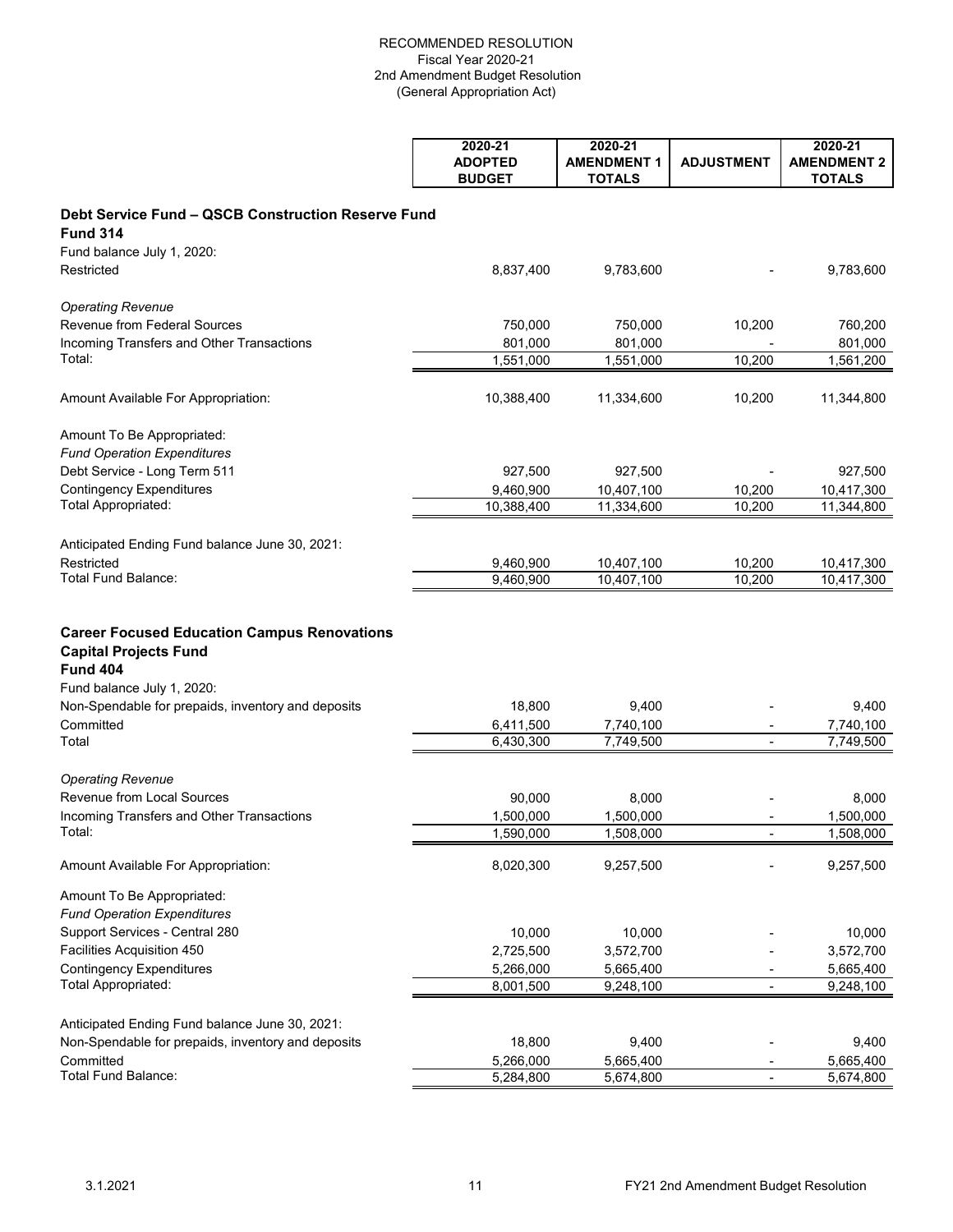|                                                                                               | 2020-21<br><b>ADOPTED</b><br><b>BUDGET</b> | 2020-21<br><b>AMENDMENT 1</b><br><b>TOTALS</b> | <b>ADJUSTMENT</b> | 2020-21<br><b>AMENDMENT 2</b><br><b>TOTALS</b> |
|-----------------------------------------------------------------------------------------------|--------------------------------------------|------------------------------------------------|-------------------|------------------------------------------------|
| <b>Administration Building Renovations Capital</b><br><b>Projects Fund</b><br><b>Fund 406</b> |                                            |                                                |                   |                                                |
|                                                                                               |                                            |                                                |                   |                                                |
| Fund balance July 1, 2020:<br>Non-Spendable for prepaids, inventory and deposits              | 31,100                                     | 15,500                                         |                   | 15,500                                         |
| Committed                                                                                     | 9,044,300                                  | 9,194,900                                      |                   | 9,194,900                                      |
| Total                                                                                         | 9,075,400                                  | 9,210,400                                      |                   | 9,210,400                                      |
| <b>Operating Revenue</b>                                                                      |                                            |                                                |                   |                                                |
| <b>Revenue from Local Sources</b>                                                             | 72,000                                     | 11,000                                         |                   | 11,000                                         |
| Incoming Transfers and Other Transactions                                                     | 800,000                                    | 800,000                                        |                   | 800,000                                        |
| Total:                                                                                        | 872,000                                    | 811,000                                        | $\blacksquare$    | 811,000                                        |
| Amount Available For Appropriation:                                                           | 9,947,400                                  | 10,021,400                                     |                   | 10,021,400                                     |
| Amount To Be Appropriated:                                                                    |                                            |                                                |                   |                                                |
| <b>Fund Operation Expenditures</b>                                                            |                                            |                                                |                   |                                                |
| Support Services - Central 280                                                                | 451,600                                    | 451,600                                        |                   | 451,600                                        |
| Facilities Improvements 45x                                                                   | 1,019,400                                  | 1,433,900                                      |                   | 1,433,900                                      |
| <b>Contingency Expenditures</b>                                                               | 8,445,300                                  | 8,120,400                                      |                   | 8,120,400                                      |
| <b>Total Appropriated:</b>                                                                    | 9,916,300                                  | 10,005,900                                     | $\blacksquare$    | 10,005,900                                     |
| Anticipated Ending Fund balance June 30, 2021:                                                |                                            |                                                |                   |                                                |
| Non-Spendable for prepaids, inventory and deposits                                            | 31,100                                     | 15,500                                         |                   | 15,500                                         |
| Committed                                                                                     | 8,445,300                                  | 8,120,400                                      |                   | 8,120,400                                      |
| Total Fund Balance:                                                                           | 8,476,400                                  | 8,135,900                                      |                   | 8,135,900                                      |
| <b>Career Connections Facility Capital Projects Fund</b><br><b>Fund 409</b>                   |                                            |                                                |                   |                                                |
| Fund balance July 1, 2020:                                                                    |                                            |                                                |                   |                                                |
| Restricted                                                                                    | 526,500                                    | 535,400                                        |                   | 535,400                                        |
| <b>Operating Revenue</b>                                                                      |                                            |                                                |                   |                                                |
| <b>Revenue from Local Sources</b>                                                             | 5,800                                      | 500                                            | (300)             | 200                                            |
| Total:                                                                                        | 5,800                                      | 500                                            | (300)             | 200                                            |
| Amount Available For Appropriation:                                                           | 532,300                                    | 535,900                                        | (300)             | 535,600                                        |
| Amount To Be Appropriated:<br><b>Fund Operation Expenditures</b>                              |                                            |                                                |                   |                                                |
| Facilities Improvements 45x                                                                   | 5,000                                      | 5,000                                          |                   | 5,000                                          |
| <b>Contingency Expenditures</b>                                                               | 527,300                                    | 530,900                                        | (300)             | 530,600                                        |
| Total Appropriated:                                                                           | 532,300                                    | 535,900                                        | (300)             | 535,600                                        |
| Anticipated Ending Fund balance June 30, 2021:                                                |                                            |                                                |                   |                                                |
| Restricted                                                                                    | 527,300                                    | 530,900                                        | (300)             | 530,600                                        |
| Total Fund Balance:                                                                           | 527,300                                    | 530,900                                        | (300)             | 530,600                                        |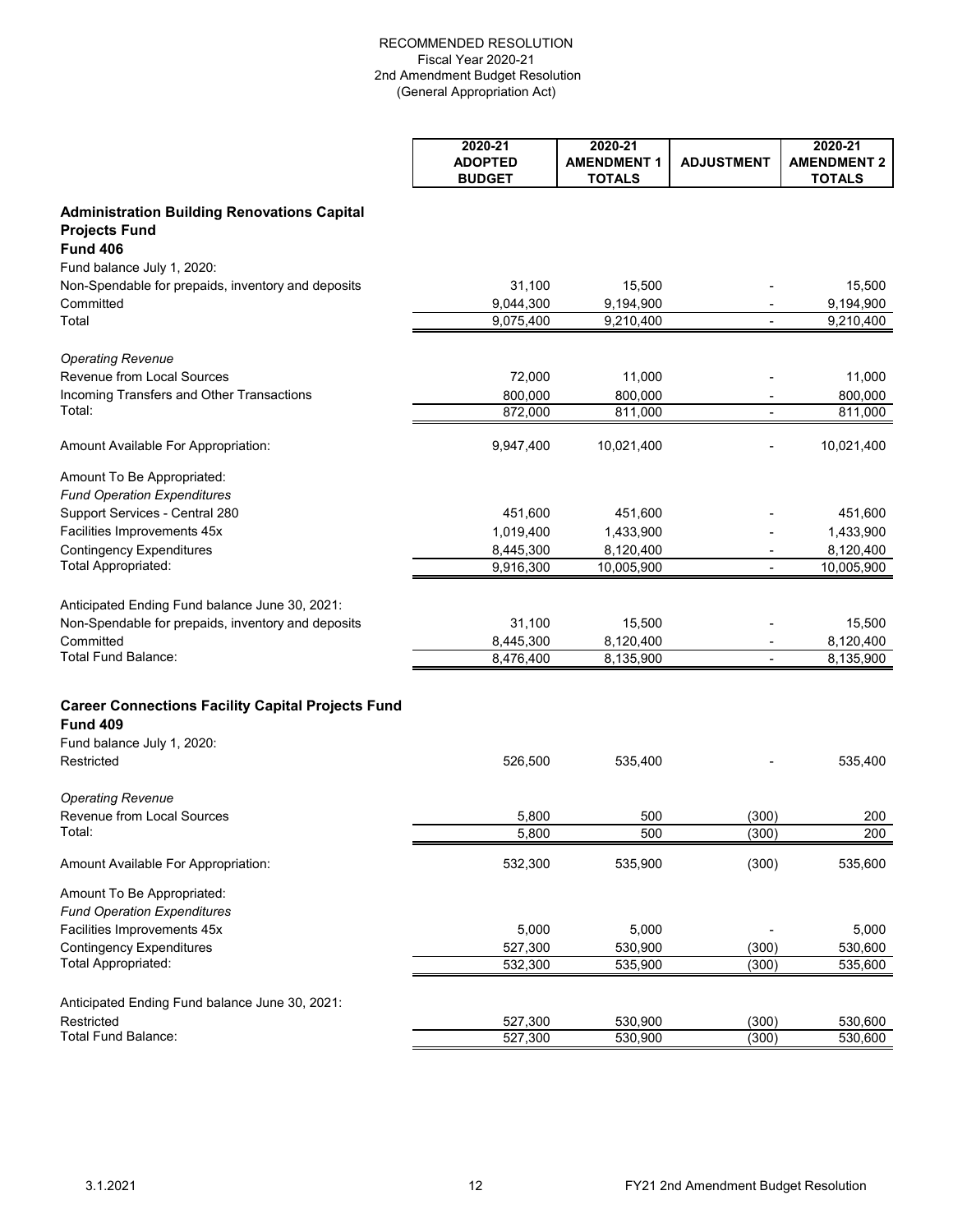|                                               | 2020-21        | 2020-21            |                          | 2020-21            |
|-----------------------------------------------|----------------|--------------------|--------------------------|--------------------|
|                                               | <b>ADOPTED</b> | <b>AMENDMENT 1</b> | <b>ADJUSTMENT</b>        | <b>AMENDMENT 2</b> |
|                                               | <b>BUDGET</b>  | <b>TOTALS</b>      |                          | <b>TOTALS</b>      |
| <b>Production Print Enterprise Fund</b>       |                |                    |                          |                    |
| <b>Fund 710</b>                               |                |                    |                          |                    |
| Net Position July 1, 2020:                    |                |                    |                          |                    |
| Net investments in capital assets             | 205,300        | 197,800            |                          | 197,800            |
| Unrestricted net position                     | 1,242,600      | 1,142,300          |                          | 1,142,300          |
| <b>Net Position</b>                           | 1,447,900      | 1,340,100          | $\overline{\phantom{0}}$ | 1,340,100          |
| <b>Operating Revenue</b>                      |                |                    |                          |                    |
| Revenue from Local Sources                    | 2,054,000      | 1,680,000          | (1,300)                  | 1,678,700          |
| Revenue from State Sources                    | 66,600         | 66,600             | (7, 100)                 | 59,500             |
| Total:                                        | 2,120,600      | 1,746,600          | (8,400)                  | 1,738,200          |
| Amount Available For Appropriation:           | 3,363,200      | 2,888,900          | (8,400)                  | 2,880,500          |
| Amount To Be Appropriated:                    |                |                    |                          |                    |
| <b>Fund Operation Expenditures</b>            |                |                    |                          |                    |
| Support Services - General Administration 230 | 1.000          | 1.000              |                          | 1.000              |
| Support Services - Business 250               | 1,656,900      | 1,571,600          | (4, 100)                 | 1,567,500          |
| Operations and Maintenance 260                | 217.000        | 217,000            | 6,800                    | 223,800            |
| Support Services - Central 280                | 2,000          | 2,000              |                          | 2,000              |
| Depreciation 711                              | 200,600        | 100,000            |                          | 100,000            |
| <b>Contingency Expenditures</b>               | 1,285,700      | 997,300            | (11, 100)                | 986,200            |
| Total Appropriated:                           | 3,363,200      | 2,888,900          | (8,400)                  | 2,880,500          |
| Net Position June 30, 2021:                   |                |                    |                          |                    |
| Net investments in capital assets             | 205,300        | 197,800            |                          | 197,800            |
| Unrestricted net position                     | 1,285,700      | 997,300            | (11, 100)                | 986,200            |
| <b>Net Position</b>                           | 1,491,000      | 1,195,100          | (11, 100)                | 1,184,000          |